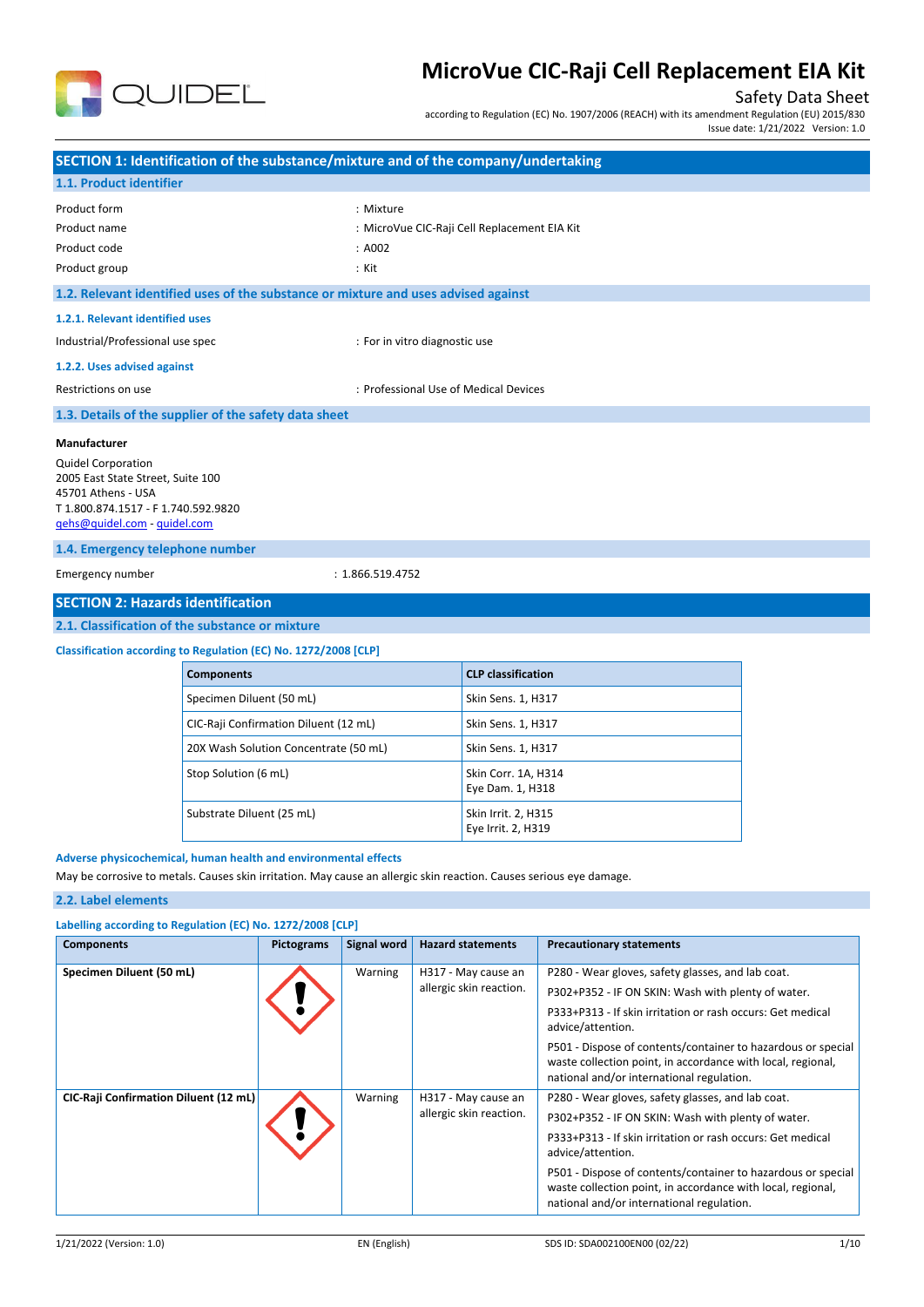

# Safety Data Sheet

according to Regulation (EC) No. 1907/2006 (REACH) with its amendment Regulation (EU) 2015/830 Issue date: 1/21/2022 Version: 1.0

| 20X Wash Solution Concentrate (50<br>mL) | Warning | H317 - May cause an<br>allergic skin reaction.                                | P280 - Wear gloves, safety glasses, and lab coat.<br>P302+P352 - IF ON SKIN: Wash with plenty of water.<br>P333+P313 - If skin irritation or rash occurs: Get medical<br>advice/attention.<br>P501 - Dispose of contents/container to hazardous or special<br>waste collection point, in accordance with local, regional,<br>national and/or international regulation.                                                                                                                                                                                                                                                                                                                                                                                                                                                                                            |
|------------------------------------------|---------|-------------------------------------------------------------------------------|-------------------------------------------------------------------------------------------------------------------------------------------------------------------------------------------------------------------------------------------------------------------------------------------------------------------------------------------------------------------------------------------------------------------------------------------------------------------------------------------------------------------------------------------------------------------------------------------------------------------------------------------------------------------------------------------------------------------------------------------------------------------------------------------------------------------------------------------------------------------|
| Stop Solution (6 mL)                     | Danger  | H314 - Causes severe<br>skin burns and eye<br>damage.                         | P260 - Do not breathe mist, spray.<br>P264 - Wash hands thoroughly after handling.<br>P280 - Wear gloves, safety glasses, and lab coat.<br>P301+P330+P331 - IF SWALLOWED: Rinse mouth. Do NOT<br>induce vomiting.<br>P303+P361+P353 - IF ON SKIN (or hair): Take off immediately<br>all contaminated clothing. Rinse skin with water.<br>P304+P340 - IF INHALED: Remove person to fresh air and<br>keep comfortable for breathing.<br>P305+P351+P338 - IF IN EYES: Rinse cautiously with water for<br>several minutes. Remove contact lenses, if present and easy<br>to do. Continue rinsing.<br>P321 - Specific treatment (see supplemental first aid<br>instruction on this label).<br>P501 - Dispose of contents/container to hazardous or special<br>waste collection point, in accordance with local, regional,<br>national and/or international regulation. |
| Substrate Diluent (25 mL)                | Warning | H315 - Causes skin<br>irritation.<br>H319 - Causes serious<br>eye irritation. | P264 - Wash hands thoroughly after handling.<br>P280 - Wear gloves, safety glasses, and lab coat.<br>P302+P352 - IF ON SKIN: Wash with plenty of water.<br>P305+P351+P338 - IF IN EYES: Rinse cautiously with water for<br>several minutes. Remove contact lenses, if present and easy<br>to do. Continue rinsing.<br>P332+P313 - If skin irritation occurs: Get medical<br>advice/attention.<br>P337+P313 - If eye irritation persists: Get medical<br>advice/attention.<br>P501 - Dispose of contents/container to hazardous or special<br>waste collection point, in accordance with local, regional,<br>national and/or international regulation.                                                                                                                                                                                                             |

**2.3. Other hazards**

No additional information available

# **SECTION 3: Composition/information on ingredients**

# **3.1. Substances**

# Not applicable

# **3.2. Mixtures**

| <b>Name</b>                                                                                                         | <b>Chemical name</b>                                                                                                                                  | <b>CAS No</b><br>EC-No. | %       | <b>CLP</b> classification                                                                                                                                                                    |
|---------------------------------------------------------------------------------------------------------------------|-------------------------------------------------------------------------------------------------------------------------------------------------------|-------------------------|---------|----------------------------------------------------------------------------------------------------------------------------------------------------------------------------------------------|
| 1. Specimen Diluent (50 mL)<br>2. CIC-Raji Confirmation Diluent (12 mL)<br>3. 20X Wash Solution Concentrate (50 mL) | Mixture for ProClin 300:<br>5-chloro-2-methyl-2H-isothiazol-3-one [EC no.<br>247-500-7] and 2-methyl-2H -isothiazol-3-one<br>[EC no. 220-239-6] (3:1) | 55965-84-9              | 0.035   | Acute Tox. 3 (Oral), H301<br>Acute Tox. 3 (Dermal), H311<br>Acute Tox. 3 (Inhalation), H331<br>Skin Corr. 1B, H314<br>Skin Sens. 1, H317<br>Aquatic Acute 1, H400<br>Aquatic Chronic 1, H410 |
| Substrate Diluent (25 mL)                                                                                           | citric acid, monohydrate                                                                                                                              | 5949-29-1               | $1 - 5$ | Skin Corr. 1A, H314<br>Eye Dam. 1, H318                                                                                                                                                      |
| Stop Solution (6 mL)                                                                                                | oxalic acid, dihydrate                                                                                                                                | 6153-56-6               | $1 - 5$ | Acute Tox. 4 (Dermal), H312<br>Acute Tox. 4 (Oral), H302<br>Eye Dam. 1, H318                                                                                                                 |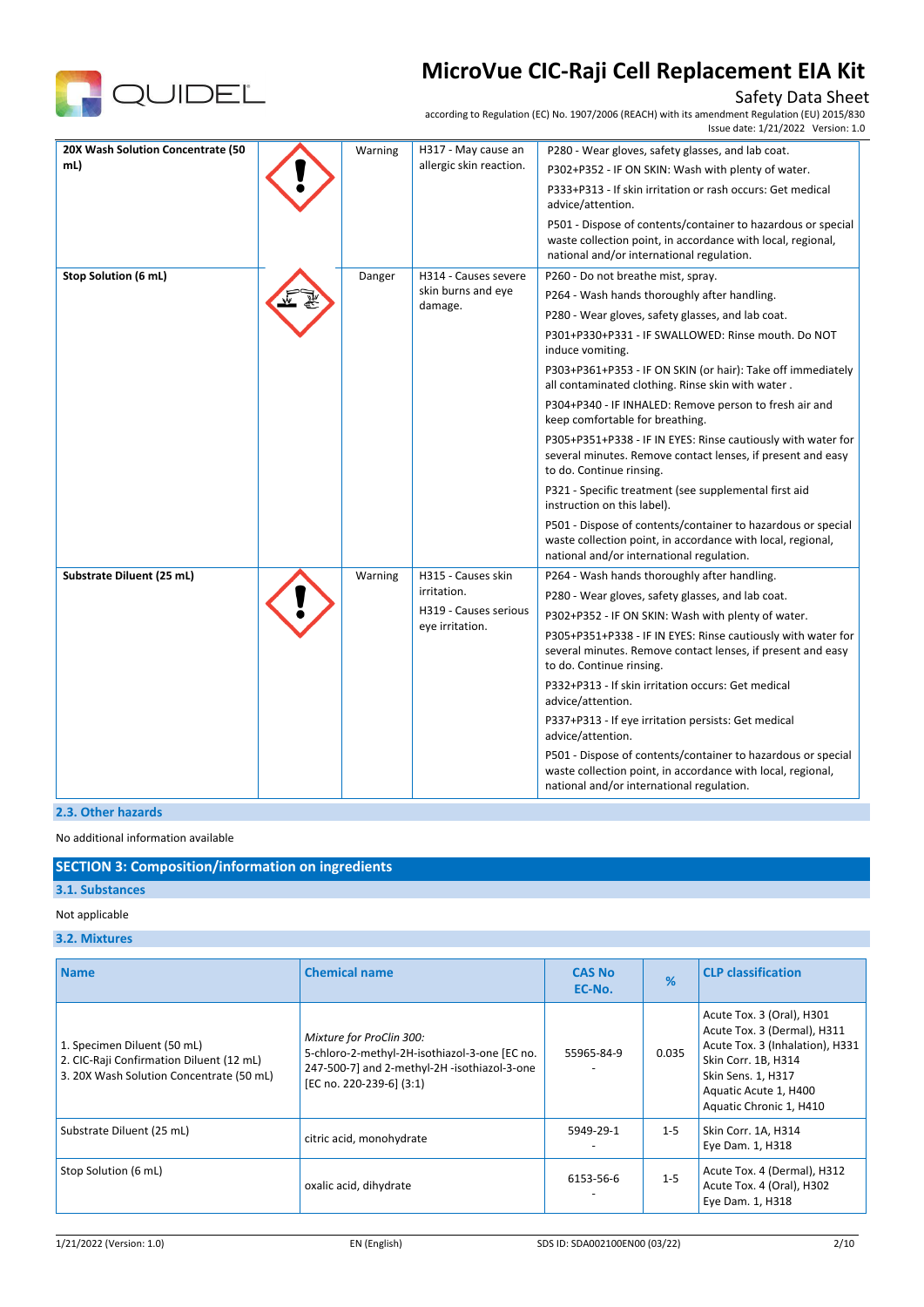

# Safety Data Sheet

according to Regulation (EC) No. 1907/2006 (REACH) with its amendment Regulation (EU) 2015/830 Issue date: 1/21/2022 Version: 1.0

| <b>Specific concentration limits:</b>                                                                                                       |                                                    |                                                                                                                                                         |  |  |
|---------------------------------------------------------------------------------------------------------------------------------------------|----------------------------------------------------|---------------------------------------------------------------------------------------------------------------------------------------------------------|--|--|
| <b>Name</b>                                                                                                                                 | <b>Product identifier</b>                          | <b>Specific concentration limits</b>                                                                                                                    |  |  |
| mixture of: 5-chloro-2-methyl-2H-isothiazol-3-one [EC no.<br>247-500-7] and 2-methyl-2H -isothiazol-3-one [EC no. 220-<br>$ 239-6 $ $(3:1)$ | (CAS No) 55965-84-9<br>(EC Index-No.) 613-167-00-5 | (0.0015 ≤C < 100) Skin Sens. 1, H317<br>(0.06 ≤C < 0.6) Eye Irrit. 2, H319<br>(0.06 ≤C < 0.6) Skin Irrit. 2, H315<br>(0.6 ≤C < 100) Skin Corr. 1B, H314 |  |  |

Full text of H- and EUH-statements: see section 16

| <b>SECTION 4: First aid measures</b>                                            |                                                                                                                                                              |
|---------------------------------------------------------------------------------|--------------------------------------------------------------------------------------------------------------------------------------------------------------|
| 4.1. Description of first aid measures                                          |                                                                                                                                                              |
| First-aid measures after inhalation                                             | : Remove person to fresh air and keep comfortable for breathing.                                                                                             |
| First-aid measures after skin contact                                           | : Wash skin with plenty of water. If skin irritation or rash occurs: Get medical advice/attention.                                                           |
| First-aid measures after eye contact                                            | : Rinse cautiously with water for several minutes. Remove contact lenses, if present and easy to do.<br>Continue rinsing. Call a physician immediately.      |
| First-aid measures after ingestion                                              | : Call a poison center or a doctor if you feel unwell.                                                                                                       |
| 4.2. Most important symptoms and effects, both acute and delayed                |                                                                                                                                                              |
| Symptoms/effects after skin contact                                             | : Irritation. May cause an allergic skin reaction.                                                                                                           |
| Symptoms/effects after eye contact                                              | : Serious damage to eyes.                                                                                                                                    |
| 4.3. Indication of any immediate medical attention and special treatment needed |                                                                                                                                                              |
| Treat symptomatically.                                                          |                                                                                                                                                              |
| <b>SECTION 5: Firefighting measures</b>                                         |                                                                                                                                                              |
| 5.1. Extinguishing media                                                        |                                                                                                                                                              |
| Suitable extinguishing media                                                    | : Water spray. Dry powder. Foam. Carbon dioxide.                                                                                                             |
| 5.2. Special hazards arising from the substance or mixture                      |                                                                                                                                                              |
| Hazardous decomposition products in case of fire                                | : Toxic fumes may be released.                                                                                                                               |
| 5.3. Advice for firefighters                                                    |                                                                                                                                                              |
| Protection during firefighting                                                  | : Do not attempt to take action without suitable protective equipment. Self-contained breathing<br>apparatus. Complete protective clothing.                  |
|                                                                                 |                                                                                                                                                              |
| <b>SECTION 6: Accidental release measures</b>                                   |                                                                                                                                                              |
| 6.1. Personal precautions, protective equipment and emergency procedures        |                                                                                                                                                              |
| 6.1.1. For non-emergency personnel                                              |                                                                                                                                                              |
| <b>Emergency procedures</b>                                                     | : Ventilate spillage area. Avoid contact with skin and eyes. Avoid breathing mist, spray.                                                                    |
| 6.1.2. For emergency responders                                                 |                                                                                                                                                              |
| Protective equipment                                                            | Do not attempt to take action without suitable protective equipment. For further information refer<br>to section 8: "Exposure controls/personal protection". |
| <b>6.2. Environmental precautions</b>                                           |                                                                                                                                                              |
| Avoid release to the environment.                                               |                                                                                                                                                              |
| 6.3. Methods and material for containment and cleaning up                       |                                                                                                                                                              |
| Methods for cleaning up                                                         | : Take up liquid spill into absorbent material.                                                                                                              |
| Other information                                                               | : Dispose of materials or solid residues at an authorized site.                                                                                              |
| 6.4. Reference to other sections                                                |                                                                                                                                                              |
| For further information refer to section 13.                                    |                                                                                                                                                              |
| <b>SECTION 7: Handling and storage</b>                                          |                                                                                                                                                              |
| 7.1. Precautions for safe handling                                              |                                                                                                                                                              |
| Precautions for safe handling                                                   | : Ensure good ventilation of the work station. Wear personal protective equipment. Avoid contact<br>with skin and eyes. Avoid breathing mist, spray.         |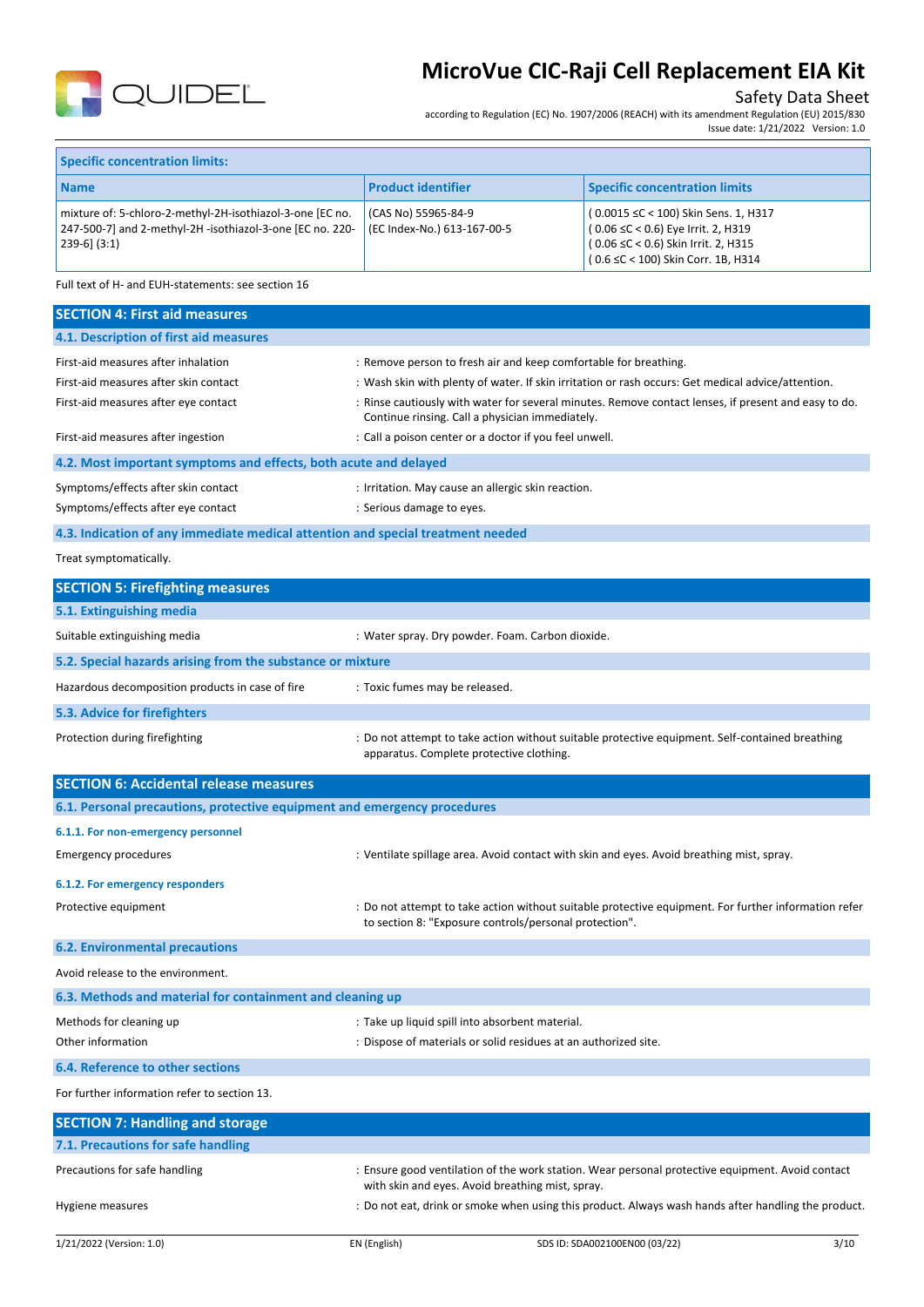

### Safety Data Sheet

according to Regulation (EC) No. 1907/2006 (REACH) with its amendment Regulation (EU) 2015/830 Issue date: 1/21/2022 Version: 1.0

#### **7.2. Conditions for safe storage, including any incompatibilities**

Storage conditions : Store in corrosive resistant container with a resistant inner liner. Keep only in original container. Store in a well-ventilated place. Keep cool.

Incompatible materials **incompatible** materials

### **7.3. Specific end use(s)**

No additional information available

# **SECTION 8: Exposure controls/personal protection**

# **8.1. Control parameters**

| oxalic acid, dihydrate (6153-56-6) |                       |                                            |  |  |
|------------------------------------|-----------------------|--------------------------------------------|--|--|
| EU                                 | <b>IOEL TWA</b>       | 1 mg/m <sup>3</sup>                        |  |  |
| Belgium                            | <b>OEL TWA</b>        | 1 mg/m <sup>3</sup><br>1 mg/m <sup>3</sup> |  |  |
| Belgium                            | <b>OEL STEL</b>       | 2 mg/m <sup>3</sup><br>$2 \text{ mg/m}^3$  |  |  |
| France                             | VME (OEL TWA)         | 1 mg/m <sup>3</sup>                        |  |  |
| Netherlands                        | TGG-8u (OEL TWA)      | 1 mg/m <sup>3</sup>                        |  |  |
| United Kingdom                     | WEL TWA (OEL TWA) [1] | 1 mg/m <sup>3</sup>                        |  |  |
| United Kingdom                     | WEL STEL (OEL STEL)   | $2 \text{ mg/m}^3$                         |  |  |
| USA - ACGIH                        | <b>ACGIH OEL TWA</b>  | 1 mg/ $m3$                                 |  |  |
| USA - ACGIH                        | ACGIH OEL STEL        | $2 \text{ mg/m}^3$                         |  |  |

#### **8.2. Exposure controls**

#### **Appropriate engineering controls:**

Ensure good ventilation of the work station.

#### **Materials for protective clothing:**

Lab coat

#### **Hand Protection:**

Protective gloves

#### **Eye protection:**

Safety glasses

#### **Skin and body protection:**

Wear suitable protective clothing

#### **Respiratory protection:**

In case of insufficient ventilation, wear suitable respiratory equipment

#### **Personal protective equipment symbol(s):**



#### **Environmental exposure controls:**

Avoid release to the environment.

#### **Other information:**

Do not eat, drink or smoke when using this product.

| <b>SECTION 9: Physical and chemical properties</b>         |  |
|------------------------------------------------------------|--|
| 9.1. Information on basic physical and chemical properties |  |
| : Liauid<br>Physical state                                 |  |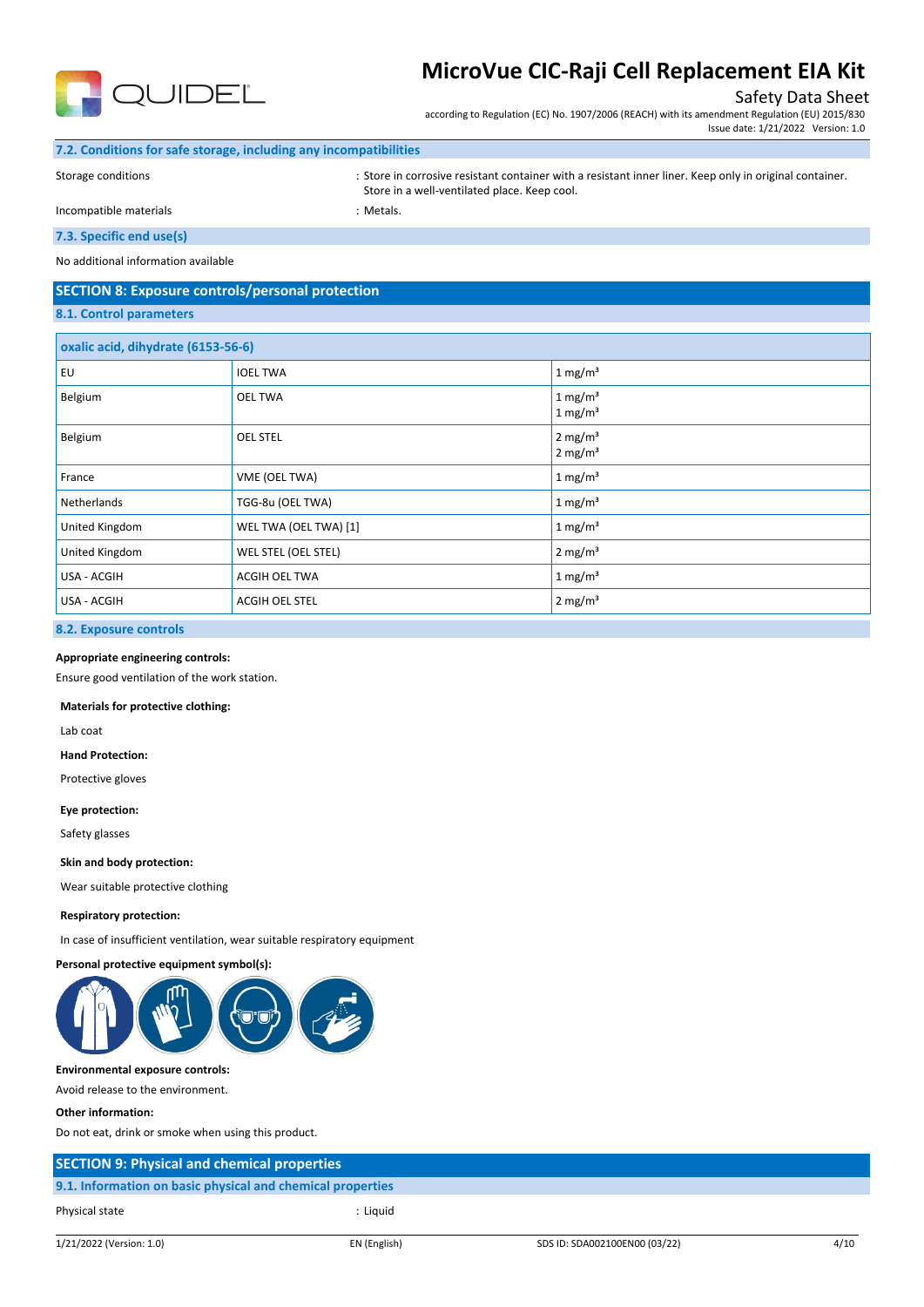

# Safety Data Sheet

according to Regulation (EC) No. 1907/2006 (REACH) with its amendment Regulation (EU) 2015/830 Issue date: 1/21/2022 Version: 1.0

| Colour                                          | : No data available    |
|-------------------------------------------------|------------------------|
| Odour                                           | : No data available    |
| Odour threshold                                 | : No data available    |
| рH                                              | : Stop Solution, pH <2 |
| Relative evaporation rate (butylacetate=1)      | : No data available    |
| Melting point                                   | : Not applicable       |
| Freezing point                                  | : No data available    |
| Boiling point                                   | : No data available    |
| Flash point                                     | : No data available    |
| Auto-ignition temperature                       | : No data available    |
| Decomposition temperature                       | : No data available    |
| Flammability (solid, gas)                       | : Not applicable       |
| Vapour pressure                                 | : No data available    |
| Relative vapour density at 20 °C                | : No data available    |
| Relative density                                | : No data available    |
| Solubility                                      | : No data available    |
| Partition coefficient n-octanol/water (Log Pow) | : No data available    |
| Viscosity, kinematic                            | : No data available    |
| Viscosity, dynamic                              | : No data available    |
| <b>Explosive properties</b>                     | : No data available    |
| Oxidising properties                            | : No data available    |
| <b>Explosive limits</b>                         | : No data available    |
|                                                 |                        |

### **9.2. Other information**

No additional information available

| <b>SECTION 10: Stability and reactivity</b>                                                          |                  |  |  |  |
|------------------------------------------------------------------------------------------------------|------------------|--|--|--|
| 10.1. Reactivity                                                                                     |                  |  |  |  |
| The product is non-reactive under normal conditions of use, storage and transport.                   |                  |  |  |  |
| 10.2. Chemical stability                                                                             |                  |  |  |  |
| Stable under normal conditions.                                                                      |                  |  |  |  |
| 10.3. Possibility of hazardous reactions                                                             |                  |  |  |  |
| No dangerous reactions known under normal conditions of use.                                         |                  |  |  |  |
| 10.4. Conditions to avoid                                                                            |                  |  |  |  |
| None under recommended storage and handling conditions (see section 7).                              |                  |  |  |  |
| 10.5. Incompatible materials                                                                         |                  |  |  |  |
| metals.                                                                                              |                  |  |  |  |
| 10.6. Hazardous decomposition products                                                               |                  |  |  |  |
| Under normal conditions of storage and use, hazardous decomposition products should not be produced. |                  |  |  |  |
| <b>SECTION 11: Toxicological information</b>                                                         |                  |  |  |  |
| 11.1. Information on toxicological effects                                                           |                  |  |  |  |
| Acute toxicity (oral)                                                                                | : Not classified |  |  |  |
| Acute toxicity (dermal)                                                                              | : Not classified |  |  |  |
| Acute toxicity (inhalation)                                                                          | : Not classified |  |  |  |

| mixture of: 5-chloro-2-methyl-2H-isothiazol-3-one [EC no. 247-500-7] and 2-methyl-2H-isothiazol-3-one [EC no. 220-239-6] (3:1) (55965-<br>$84-9)$ |                                  |  |
|---------------------------------------------------------------------------------------------------------------------------------------------------|----------------------------------|--|
| LD50 oral rat                                                                                                                                     | 53 mg/kg (Rat, Literature study) |  |
| 200 - 1000 mg/kg bodyweight (Literature study)<br>LD50 dermal                                                                                     |                                  |  |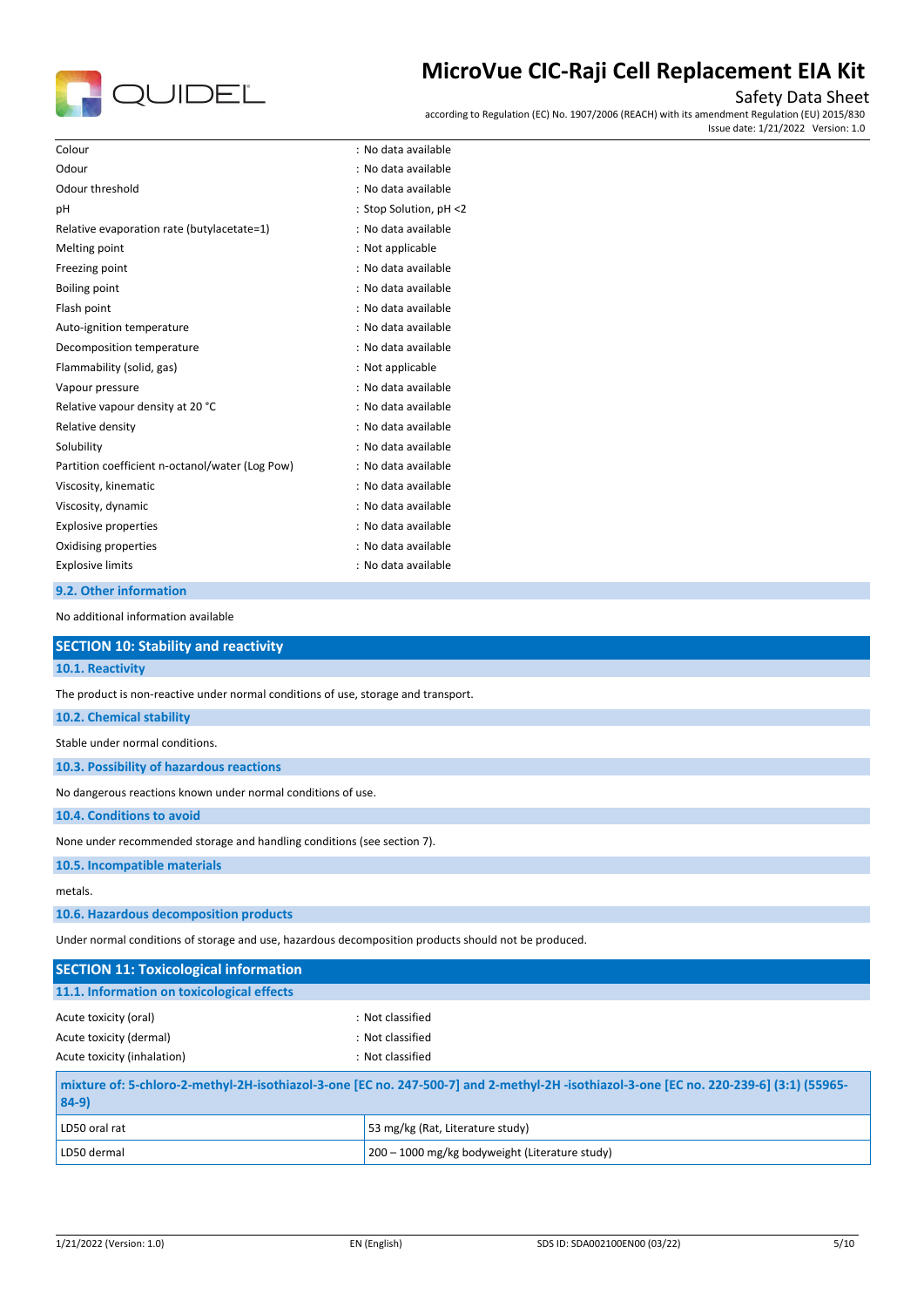

# Safety Data Sheet

Issue date: 1/21/2022 Version: 1.0

according to Regulation (EC) No. 1907/2006 (REACH) with its amendment Regulation (EU) 2015/830

| citric acid, monohydrate (5949-29-1) |                                                                                                                 |
|--------------------------------------|-----------------------------------------------------------------------------------------------------------------|
| LD50 oral                            | 5400 mg/kg bodyweight (Equivalent or similar to OECD 401, Mouse, Male/female, Experimental<br>value)            |
| LD50 dermal rat                      | > 2000 mg/kg bodyweight (OECD 402: Acute Dermal Toxicity, 24 h, Rat, Male/female,<br><b>Experimental value)</b> |

| oxalic acid, dihydrate (6153-56-6) |                                                                             |
|------------------------------------|-----------------------------------------------------------------------------|
| LD50 oral rat                      | 475 mg/kg bodyweight (Rat, Male, Experimental value, Anhydrous form, Oral)  |
| LD50 dermal rabbit                 | 20000 mg/kg bodyweight (Rabbit, Experimental value, Anhydrous form, Dermal) |
| Skin corrosion/irritation          | : Causes skin irritation.                                                   |
| Serious eye damage/irritation      | : Causes serious eye damage.                                                |
| Respiratory or skin sensitisation  | : May cause an allergic skin reaction.                                      |
| Germ cell mutagenicity             | : Not classified                                                            |
| Carcinogenicity                    | : Not classified                                                            |
| Reproductive toxicity              | : Not classified                                                            |
| STOT-single exposure               | : Not classified                                                            |
| STOT-repeated exposure             | : Not classified                                                            |
| Aspiration hazard                  | : Not classified                                                            |

# **SECTION 12: Ecological information**

### **12.1. Toxicity**

| <b>LE.L. IUAILILV</b>                                                                                                                             |                                                                                                                            |
|---------------------------------------------------------------------------------------------------------------------------------------------------|----------------------------------------------------------------------------------------------------------------------------|
| Ecology - general                                                                                                                                 | : The product is not considered harmful to aquatic organisms nor to cause long-term adverse effects<br>in the environment. |
| Hazardous to the aquatic environment, short-term<br>(acute)                                                                                       | : Not classified                                                                                                           |
| Hazardous to the aquatic environment, long-term<br>(chronic)                                                                                      | : Not classified                                                                                                           |
| mixture of: 5-chloro-2-methyl-2H-isothiazol-3-one [EC no. 247-500-7] and 2-methyl-2H-isothiazol-3-one [EC no. 220-239-6] (3:1) (55965-<br>$84-9)$ |                                                                                                                            |

| LC50 - Fish [1]      | 0.28 mg/l (96 h, Lepomis macrochirus, Literature)        |
|----------------------|----------------------------------------------------------|
| EC50 - Crustacea [1] | 0.16 mg/l (48 h, Daphnia magna, Literature)              |
| EC50 72h - Algae [1] | 0.018 mg/l (Pseudokirchneriella subcapitata, Literature) |

| citric acid, monohydrate (5949-29-1) |                                                                                                                             |
|--------------------------------------|-----------------------------------------------------------------------------------------------------------------------------|
| LC50 - Fish [1]                      | 440 - 760 mg/l (Equivalent or similar to OECD 203, 48 h, Leuciscus idus, Static system, Fresh<br>water, Experimental value) |
| EC50 - Crustacea [1]                 | 1535 mg/l (Other, 24 h, Daphnia magna, Static system, Fresh water, Experimental value)                                      |

| oxalic acid, dihydrate (6153-56-6) |                                                                                                                                       |
|------------------------------------|---------------------------------------------------------------------------------------------------------------------------------------|
| $ $ LC50 - Fish $[1]$              | 160 mg/l (48 h, Leuciscus idus, Static system, Fresh water, Experimental value, Anhydrous form)                                       |
| LC50 - Other aquatic organisms [1] | 5330 mg/l (96 h, Xenopus laevis, Fresh water, Experimental value, Anhydrous form)                                                     |
| EC50 - Crustacea [1]               | 162.2 mg/l (OECD 202: Daphnia sp. Acute Immobilisation Test, 48 h, Daphnia magna, Fresh water,<br>Experimental value, Anhydrous form) |

### **12.2. Persistence and degradability**

| mixture of: 5-chloro-2-methyl-2H-isothiazol-3-one [EC no. 247-500-7] and 2-methyl-2H -isothiazol-3-one [EC no. 220-239-6] (3:1) (55965-<br>$84-9$ |                 |
|---------------------------------------------------------------------------------------------------------------------------------------------------|-----------------|
| Biochemical oxygen demand (BOD)                                                                                                                   | Not applicable. |
| Chemical oxygen demand (COD)                                                                                                                      | Not applicable. |
| ThOD                                                                                                                                              | Not applicable. |
|                                                                                                                                                   |                 |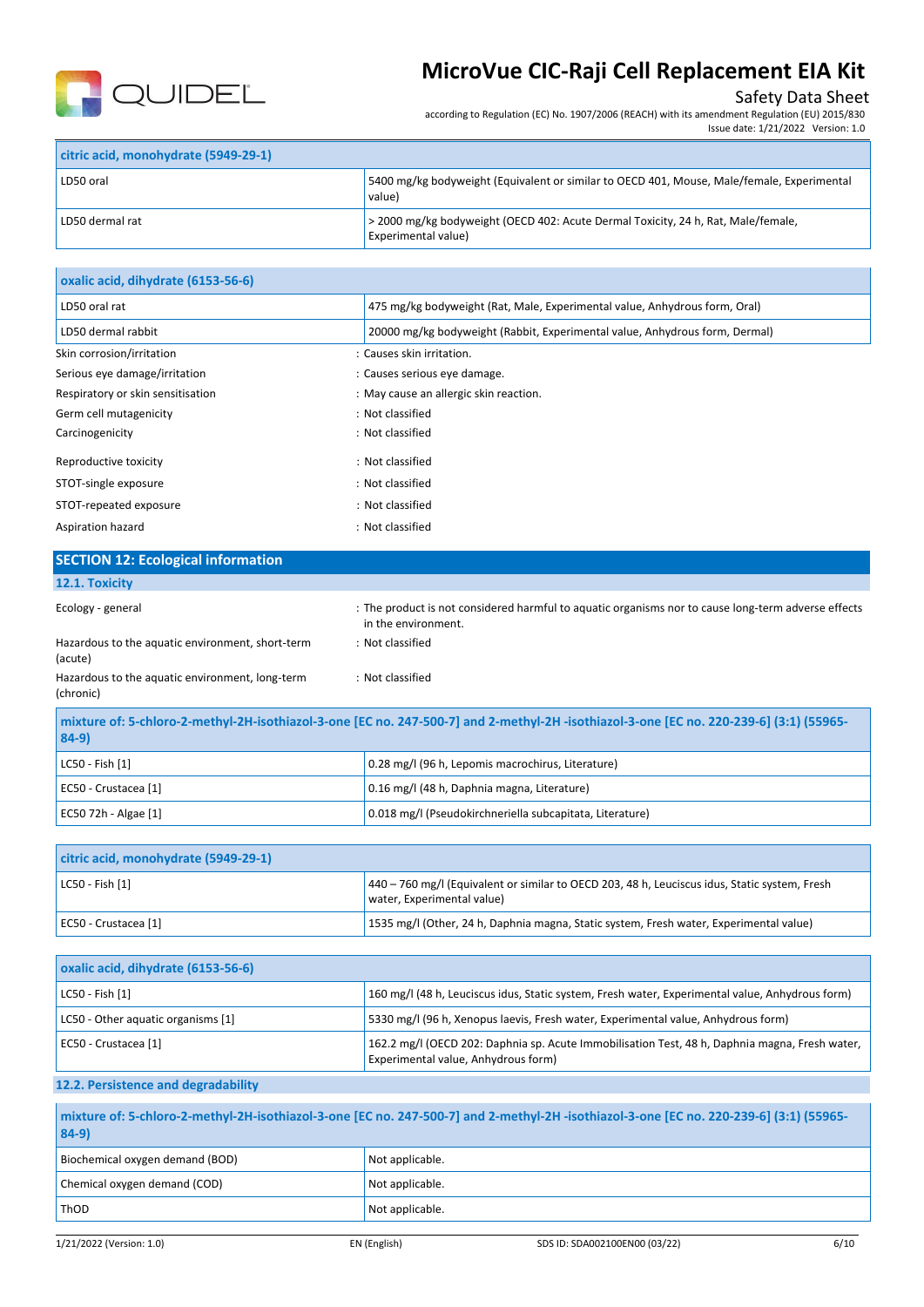

### Safety Data Sheet

according to Regulation (EC) No. 1907/2006 (REACH) with its amendment Regulation (EU) 2015/830

Issue date: 1/21/2022 Version: 1.0

| BOD (% of ThOD) | Not applicable. |
|-----------------|-----------------|
|                 |                 |

| citric acid, monohydrate (5949-29-1) |                                                            |
|--------------------------------------|------------------------------------------------------------|
| Persistence and degradability        | Biodegradable in the soil. Readily biodegradable in water. |
| Biochemical oxygen demand (BOD)      | $0.481$ g O <sub>2</sub> /g substance                      |
| Chemical oxygen demand (COD)         | $\vert$ 0.665 g O <sub>2</sub> /g substance                |

| oxalic acid, dihydrate (6153-56-6) |                                 |                                                                                                                       |
|------------------------------------|---------------------------------|-----------------------------------------------------------------------------------------------------------------------|
|                                    | Persistence and degradability   | Biodegradable in the soil. Readily biodegradable in water. Readily biodegradable in water in<br>anaerobic conditions. |
|                                    | 12.3. Bioaccumulative potential |                                                                                                                       |

**mixture of: 5-chloro-2-methyl-2H-isothiazol-3-one [EC no. 247-500-7] and 2-methyl-2H -isothiazol-3-one [EC no. 220-239-6] (3:1) (55965- 84-9)** Bioaccumulative potential Notestablished.

| citric acid, monohydrate (5949-29-1)            |                                                   |
|-------------------------------------------------|---------------------------------------------------|
| Partition coefficient n-octanol/water (Log Pow) | -1.8 - -1.55 (Anhydrous form, Experimental value) |
| Bioaccumulative potential                       | Low potential for bioaccumulation (Log Kow < 4).  |

| oxalic acid, dihydrate (6153-56-6)              |                                                                                                                            |
|-------------------------------------------------|----------------------------------------------------------------------------------------------------------------------------|
| Partition coefficient n-octanol/water (Log Pow) | -1.7 (Anhydrous form, Experimental value, OECD 107: Partition Coefficient (n-octanol/water):<br>Shake Flask Method, 23 °C) |
| Bioaccumulative potential                       | Not bioaccumulative.                                                                                                       |

# **12.4. Mobility in soil**

| mixture of: 5-chloro-2-methyl-2H-isothiazol-3-one [EC no. 247-500-7] and 2-methyl-2H-isothiazol-3-one [EC no. 220-239-6] (3:1) (55965-<br>$84-9$ |                                                         |  |
|--------------------------------------------------------------------------------------------------------------------------------------------------|---------------------------------------------------------|--|
| Ecology - soil                                                                                                                                   | No (test) data on mobility of the components available. |  |

| citric acid, monohydrate (5949-29-1) |                                                        |
|--------------------------------------|--------------------------------------------------------|
| Ecology - soil                       | No (test) data on mobility of the substance available. |

| oxalic acid, dihydrate (6153-56-6) |                                                        |  |
|------------------------------------|--------------------------------------------------------|--|
| Surface tension                    | 70.1 N/m (25 °C, 0.015 mol/l)                          |  |
| Ecology - soil                     | No (test) data on mobility of the substance available. |  |

# **12.5. Results of PBT and vPvB assessment**

| <b>Component</b>                     |                                                                                                                                                                                 |
|--------------------------------------|---------------------------------------------------------------------------------------------------------------------------------------------------------------------------------|
| oxalic acid, dihydrate (6153-56-6)   | This substance/mixture does not meet the PBT criteria of REACH regulation, annex XIII<br>This substance/mixture does not meet the vPvB criteria of REACH regulation, annex XIII |
| citric acid, monohydrate (5949-29-1) | This substance/mixture does not meet the PBT criteria of REACH regulation, annex XIII<br>This substance/mixture does not meet the vPvB criteria of REACH regulation, annex XIII |

### **12.6. Other adverse effects**

No additional information available

| <b>SECTION 13: Disposal considerations</b>                                                                               |              |                                                            |      |
|--------------------------------------------------------------------------------------------------------------------------|--------------|------------------------------------------------------------|------|
| 13.1. Waste treatment methods                                                                                            |              |                                                            |      |
| Regional legislation (waste)                                                                                             |              | : Disposal must be done according to official regulations. |      |
| : Dispose of contents/container in accordance with licensed collector's sorting instructions.<br>Waste treatment methods |              |                                                            |      |
| 1/21/2022 (Version: 1.0)                                                                                                 | EN (English) | SDS ID: SDA002100EN00 (03/22)                              | 7/10 |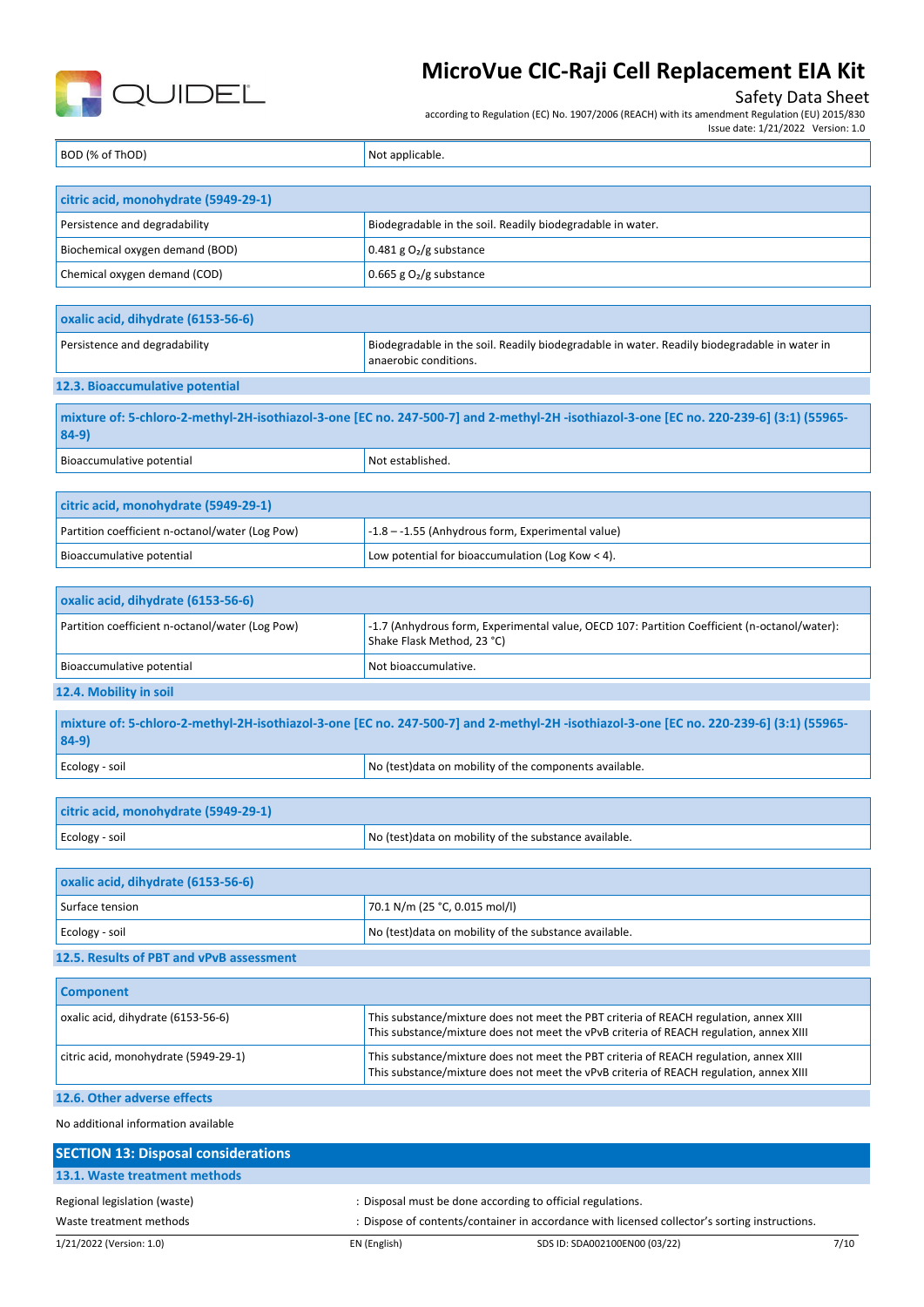

# Safety Data Sheet

according to Regulation (EC) No. 1907/2006 (REACH) with its amendment Regulation (EU) 2015/830 Issue date: 1/21/2022 Version: 1.0

| Sewage disposal recommendations                                          | : Disposal must be done according to official regulations. |
|--------------------------------------------------------------------------|------------------------------------------------------------|
| Ecology - waste materials                                                | : Avoid release to the environment.                        |
| <b>SECTION 14: Transport information</b>                                 |                                                            |
| In accordance with ADR / IMDG / IATA / ADN                               |                                                            |
| 14.1. UN number                                                          |                                                            |
| UN-No. (ADR)                                                             | : Not regulated                                            |
| UN-No. (IMDG)                                                            | : Not regulated                                            |
| UN-No. (IATA)                                                            | : Not regulated                                            |
| UN-No. (ADN)                                                             | : Not regulated                                            |
| 14.2. UN proper shipping name                                            |                                                            |
| Proper Shipping Name (ADR)                                               | : Not regulated                                            |
| Proper Shipping Name (IMDG)                                              | : Not regulated                                            |
| Proper Shipping Name (IATA)                                              | : Not regulated                                            |
| Proper Shipping Name (ADN)                                               | : Not regulated                                            |
| 14.3. Transport hazard class(es)                                         |                                                            |
| <b>ADR</b>                                                               |                                                            |
| Transport hazard class(es) (ADR)                                         | : Not regulated                                            |
| <b>IMDG</b>                                                              |                                                            |
| Transport hazard class(es) (IMDG)                                        | : Not regulated                                            |
| <b>IATA</b>                                                              |                                                            |
| Transport hazard class(es) (IATA)                                        | : Not regulated                                            |
| ADN                                                                      |                                                            |
| Transport hazard class(es) (ADN)                                         | : Not regulated                                            |
| 14.4. Packing group                                                      |                                                            |
| Packing group (ADR)                                                      | : Not regulated                                            |
| Packing group (IMDG)                                                     | : Not regulated                                            |
| Packing group (IATA)                                                     | : Not regulated                                            |
| Packing group (ADN)                                                      | : Not regulated                                            |
| 14.5. Environmental hazards                                              |                                                            |
| Dangerous for the environment                                            | : No                                                       |
| Marine pollutant                                                         | : No                                                       |
| Other information                                                        | : No supplementary information available                   |
| 14.6. Special precautions for user                                       |                                                            |
| Overland transport                                                       | : Not regulated                                            |
| <b>Transport by sea</b>                                                  | : Not regulated                                            |
| Air transport                                                            | : Not regulated                                            |
| Inland waterway transport                                                | : Not regulated                                            |
| 14.7. Transport in bulk according to Annex II of Marpol and the IBC Code |                                                            |

Not applicable

# **SECTION 15: Regulatory information**

**15.1. Safety, health and environmental regulations/legislation specific for the substance or mixture**

#### **15.1.1. EU-Regulations**

Contains no REACH substances with Annex XVII restrictions Contains no substance on the REACH candidate list Contains no REACH Annex XIV substances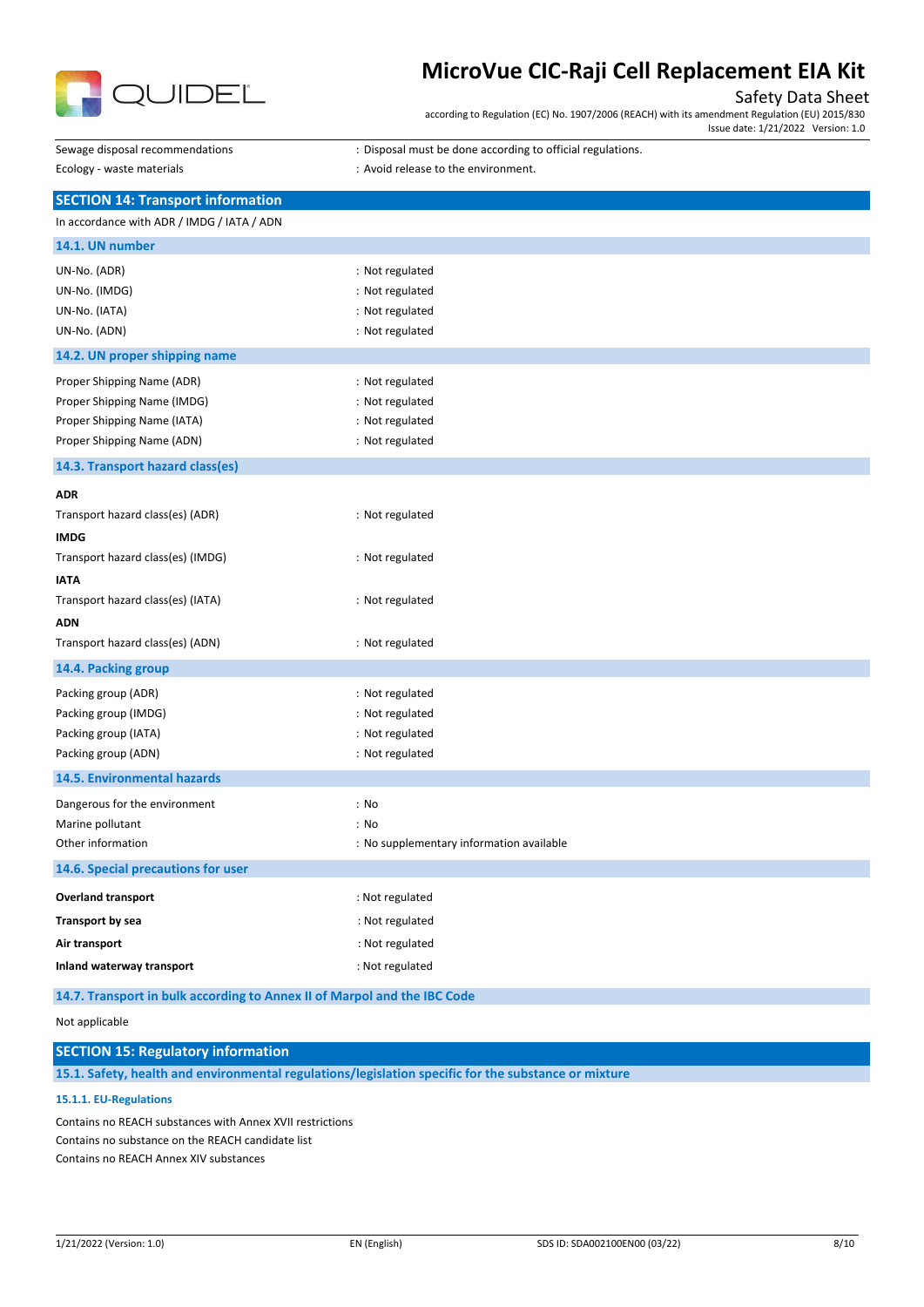

Safety Data Sheet

according to Regulation (EC) No. 1907/2006 (REACH) with its amendment Regulation (EU) 2015/830 Issue date: 1/21/2022 Version: 1.0

#### **15.1.2. National regulations**

| Germany                                              |                                                                                                         |
|------------------------------------------------------|---------------------------------------------------------------------------------------------------------|
| Regulatory reference                                 | : WGK 3, Highly hazardous to water (Classification according to AwSV, Annex 1)                          |
| <b>Employment restrictions</b>                       | : Observe restrictions according Act on the Protection of Working Mothers (MuSchG)                      |
|                                                      | Observe restrictions according Act on the Protection of Young People in Employment (JArbSchG)           |
| Hazardous Incident Ordinance (12. BImSchV)           | : Is not subject of the 12. BlmSchV (Hazardous Incident Ordinance)                                      |
| <b>Netherlands</b>                                   |                                                                                                         |
| SZW-lijst van kankerverwekkende stoffen              | : None of the components are listed                                                                     |
| SZW-lijst van mutagene stoffen                       | : None of the components are listed                                                                     |
| SZW-lijst van reprotoxische stoffen – Borstvoeding   | : None of the components are listed                                                                     |
| SZW-lijst van reprotoxische stoffen – Vruchtbaarheid | : None of the components are listed                                                                     |
| SZW-lijst van reprotoxische stoffen - Ontwikkeling   | : None of the components are listed                                                                     |
| <b>Denmark</b>                                       |                                                                                                         |
| Danish National Regulations                          | : Young people below the age of 18 years are not allowed to use the product                             |
|                                                      | Pregnant/breastfeeding women working with the product must not be in direct contact with the<br>product |
|                                                      |                                                                                                         |

### **15.2. Chemical safety assessment**

No chemical safety assessment has been carried out

# **SECTION 16: Other information**

| Indication of changes:             |                                          |                                                                                                   |      |
|------------------------------------|------------------------------------------|---------------------------------------------------------------------------------------------------|------|
| New EU SDS template.               |                                          |                                                                                                   |      |
| <b>Abbreviations and acronyms:</b> |                                          |                                                                                                   |      |
| <b>ADN</b>                         |                                          | European Agreement concerning the International Carriage of Dangerous Goods by Inland Waterways   |      |
| ADR                                |                                          | European Agreement concerning the International Carriage of Dangerous Goods by Road               |      |
| ATE                                | <b>Acute Toxicity Estimate</b>           |                                                                                                   |      |
| <b>BLV</b>                         | <b>Biological limit value</b>            |                                                                                                   |      |
| CAS No                             | <b>Chemical Abstract Service number</b>  |                                                                                                   |      |
| <b>CLP</b>                         |                                          | Classification Labelling Packaging Regulation; Regulation (EC) No 1272/2008                       |      |
| <b>DMEL</b>                        | Derived Minimal Effect level             |                                                                                                   |      |
| <b>DNEL</b>                        | Derived-No Effect Level                  |                                                                                                   |      |
| <b>EC50</b>                        | Median effective concentration           |                                                                                                   |      |
| EC-No.                             | European Community number                |                                                                                                   |      |
| EN                                 | European Standard                        |                                                                                                   |      |
| <b>IATA</b>                        | International Air Transport Association  |                                                                                                   |      |
| <b>IMDG</b>                        | International Maritime Dangerous Goods   |                                                                                                   |      |
| <b>LC50</b>                        | Median lethal concentration              |                                                                                                   |      |
| LD50                               | Median lethal dose                       |                                                                                                   |      |
| LOAEL                              | Lowest Observed Adverse Effect Level     |                                                                                                   |      |
| <b>NOAEC</b>                       | No-Observed Adverse Effect Concentration |                                                                                                   |      |
| <b>NOAEL</b>                       | No-Observed Adverse Effect Level         |                                                                                                   |      |
| <b>NOEC</b>                        | No-Observed Effect Concentration         |                                                                                                   |      |
| OEL                                | Occupational Exposure Limit              |                                                                                                   |      |
| PBT                                | Persistent Bioaccumulative Toxic         |                                                                                                   |      |
| PNEC                               | Predicted No-Effect Concentration        |                                                                                                   |      |
| <b>REACH</b>                       |                                          | Registration, Evaluation, Authorisation and Restriction of Chemicals Regulation (EC) No 1907/2006 |      |
| <b>RID</b>                         |                                          | Regulations concerning the International Carriage of Dangerous Goods by Rail                      |      |
| 1/21/2022 (Version: 1.0)           | EN (English)                             | SDS ID: SDA002100EN00 (03/22)                                                                     | 9/10 |